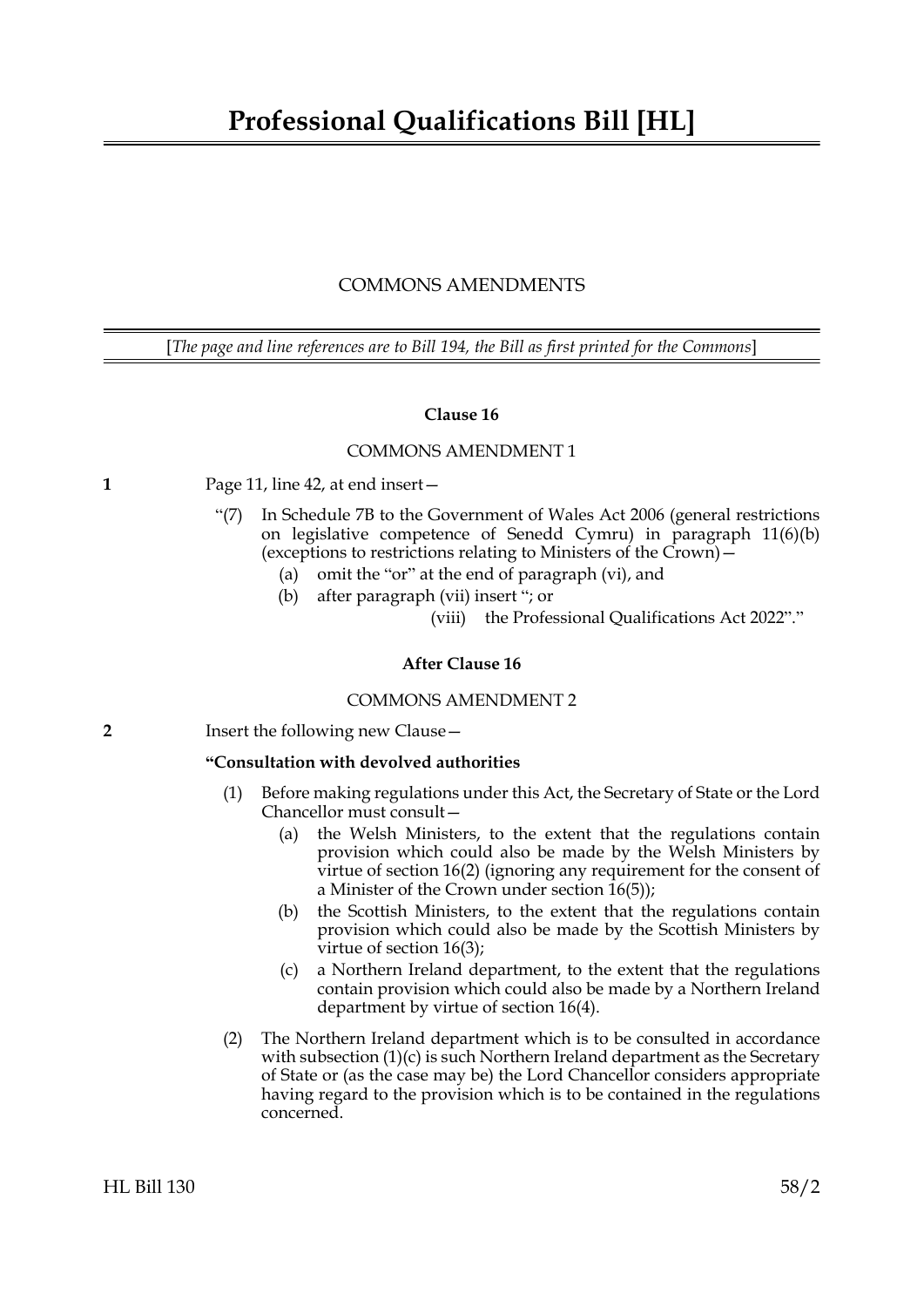- (3) Before making regulations under this Act in relation to which the Secretary of State or the Lord Chancellor has consulted a devolved authority (or more than one devolved authority) in accordance with subsection [\(1\)](#page-0-0), the Secretary of State or (as the case may be) the Lord Chancellor must publish a report on the consultation.
- (4) But the Secretary of State or (as the case may be) the Lord Chancellor may not publish the report unless either—
	- (a) the devolved authority concerned (or, if more than one, each of them) has agreed to the description included in the report for the purposes of subsection (5)(a), or
	- (b) there is no such agreement but the period of 30 days, beginning with the day on which a draft of the report was first sent to the devolved authority concerned (or, if more than one, the last of them), has expired.
- (5) The report on the consultation must include—
	- (a) a description of  $-$ 
		- (i) the process undertaken in order to comply with subsection [\(1\)](#page-0-0), and
		- (ii) any agreement, objection or other views expressed as part of that process by the devolved authority (or devolved authorities) concerned, and
	- (b) an explanation of whether and how such views have been taken into account in the regulations (including, in a case where the Secretary of State or (as the case may be) the Lord Chancellor proposes to make the regulations despite an objection, an explanation of the reasons for doing so).
- (6) The duty to consult in subsection (1) does not apply in relation to any revision of the regulations which arises from the consultation; and, for the purposes of subsection (4)(b), the draft report need not be identical to the published report for the period of 30 days to begin.
- (7) In this section "devolved authority" means the Scottish Ministers, the Welsh Ministers or a Northern Ireland department."

#### **Clause 21**

#### COMMONS AMENDMENT 3

**3** Page 15, line 11, leave out subsection (2)